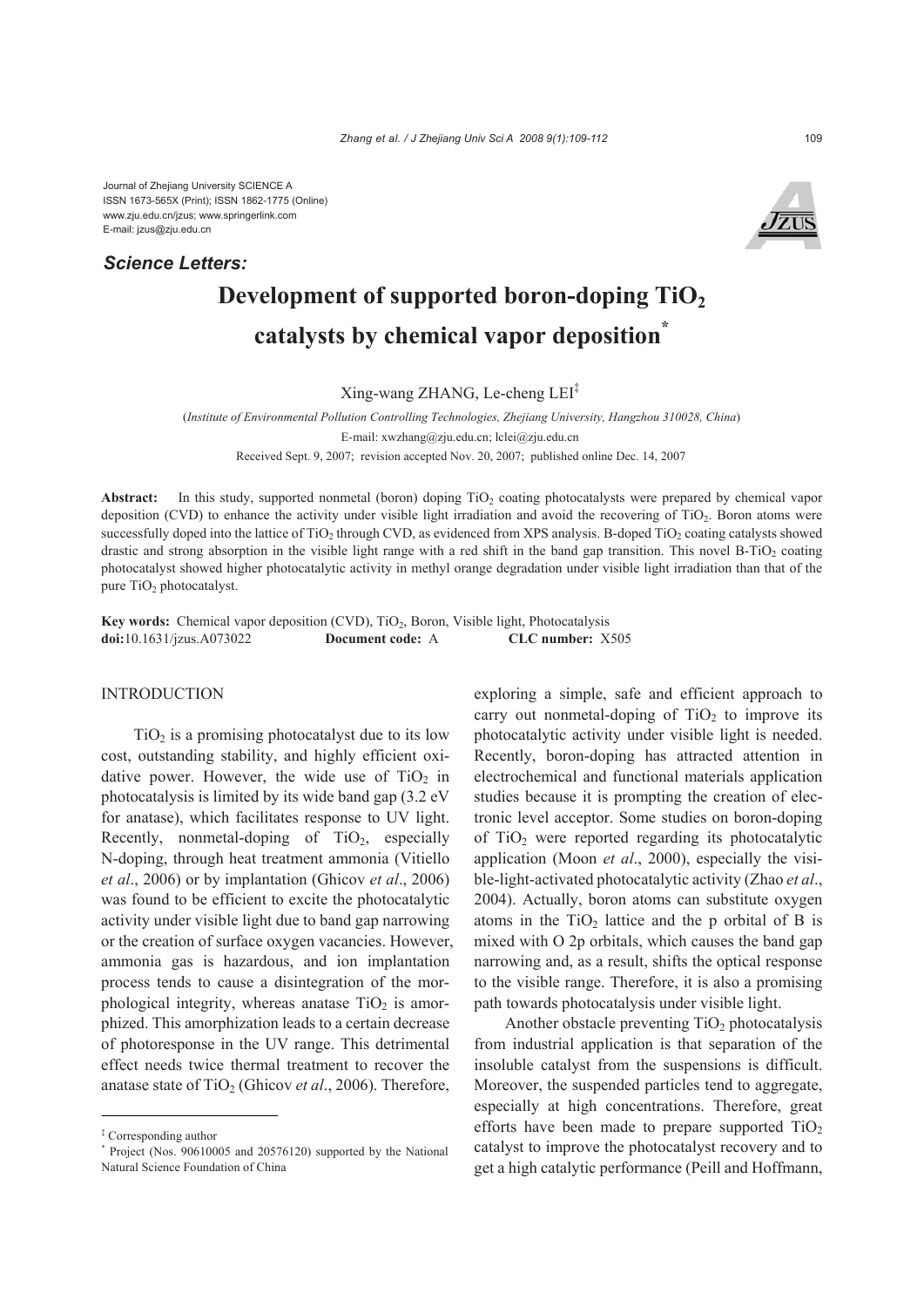1996; Ding *et al*., 2000).

In this study, the supported boron doping  $TiO<sub>2</sub>$ coating photocatalyst was prepared in one step by chemical vapor deposition (CVD). As we know, CVD is an industrial process applicable to large area deposition, and high quality  $TiO<sub>2</sub>$  films can be easily anchored on various substrates even bearing the complicated shapes. Activated carbon fiber (ACF), a widely used absorbent in wastewater treatment, was selected to be the photocatalyst support. The advantages expected from this work are: (1) Steps in traditional methods for supported catalysts preparation, such as saturation, aging, drying and reduction, can be eliminated; (2) The uniform distribution of boron within  $TiO<sub>2</sub>$  is expected due to its simultaneous formation; (3) The process of preparation and modification of  $TiO<sub>2</sub>$  is achieved in one CVD system, which leads to a significant reduction of the catalyst preparation steps such as transferring the  $TiO<sub>2</sub>$  catalyst from one reactor to another to modify  $TiO<sub>2</sub>$ , so the process of catalyst preparation is simplified.

# EXPERIMENTAL DETAILS

## **Materials**

Titan-tetraisopropoxy (TTIP), used as  $TiO<sub>2</sub>$  precursor, was purchased from Shanghai Xingta Co., Ltd., China. HBO<sub>4</sub>, used as boron precursor, was purchased from Shanghai Wusi Chemical Co., Ltd., China. The purity of nitrogen applied as carrier gas was greater than 99.99%. ACF selected as the photocatalyst support was purchased from Nantong Chemical Co., Ltd., China.

# **Preparation of B-TiO2/ACF photocatalyst**

The apparatus is shown in Fig.1. ACF was put into the silica reactor, and dehydrated in a stream of dry nitrogen at 573 K for 1 h. Then, the temperature of the reactor was adjusted to 973 K. After the reactor temperature stabilized, the deposition of  $TiO<sub>2</sub>$  was initiated by switching TTIP to the source temperature of 343 K and a carrier gas flow rate of 10 L/min for 3 h. The doping of boron was achieved still using the CVD method with the source temperature of 298 K (75 mg/L) and a carrier gas flow rate of 8 L/min for 2~6 h. The gas line was heated to avoid the precursor condensation. After the deposition was stopped, the

reactor was purged by  $N_2$  for about 1 h. Details of the apparatus can be found elsewhere (Ding *et al*., 2000). The crystalline structures of  $TiO<sub>2</sub>$  and B-TiO<sub>2</sub> were mainly anatase (2*θ*=25.3°) determined by XRD.



**Fig.1 Schematic diagram of the CVD system**  1: Moisture meter; 2: 3-way valve; 3: Vent; 4: Moisture trap; 5: Electrothermal trap, 6: T; 7: Dopant; 8: Precursor; 9: Water bath; 10: Evaporator; 11: CDV reactor; 12: Trap; 13: Vacuum pump

## RESULTS AND DISCUSSION

Fig.2 shows SEM analysis of surfaces of ACF and B-TiO<sub>2</sub>/ACF samples. From the SEM photographs, it could be seen that the surfaces of ACF were covered by the B-TiO<sub>2</sub> catalysts, ascertained with the EDX microanalysis. It should be pointed out that the surface of ACF support could be completely covered with the  $B-TiO<sub>2</sub>$  coating if a long deposition time was used (not shown). Determination of the chemical state of the B-TiO<sub>2</sub> sample (700 °C) was carried out with XPS, as shown in Fig.3. Fig.3a shows that an unsymmetrical B 1s peak consists of a few obvious tailing peaks. This means that different chemical forms of B atoms might exist in  $TiO<sub>2</sub>$ . Both peaks at 194.0 eV and 192.8 eV could pertain to B-O bonds in B2O3 (Lu *et al*., 2004). The peak at 189.2 eV was attributed to Ti-B bonds in TiB<sub>2</sub> (Harris *et al.*, 2002). In addition, it is interesting to note that the peak at 191.2 eV was between those of  $B_2O_3$  and TiB<sub>2</sub>. This indicates some mixed state such as B-Ti-O appeared because the chemical environment surrounding boron is neither B-Ti-B nor B-O. The boron-doped  $TiO<sub>2</sub>$ was denoted as TiO2−*x*B*x*. Zhao *et al*.(2004) calculated the theoretical densities of states (DOSs) for the O substitution case and revealed that the p orbital of B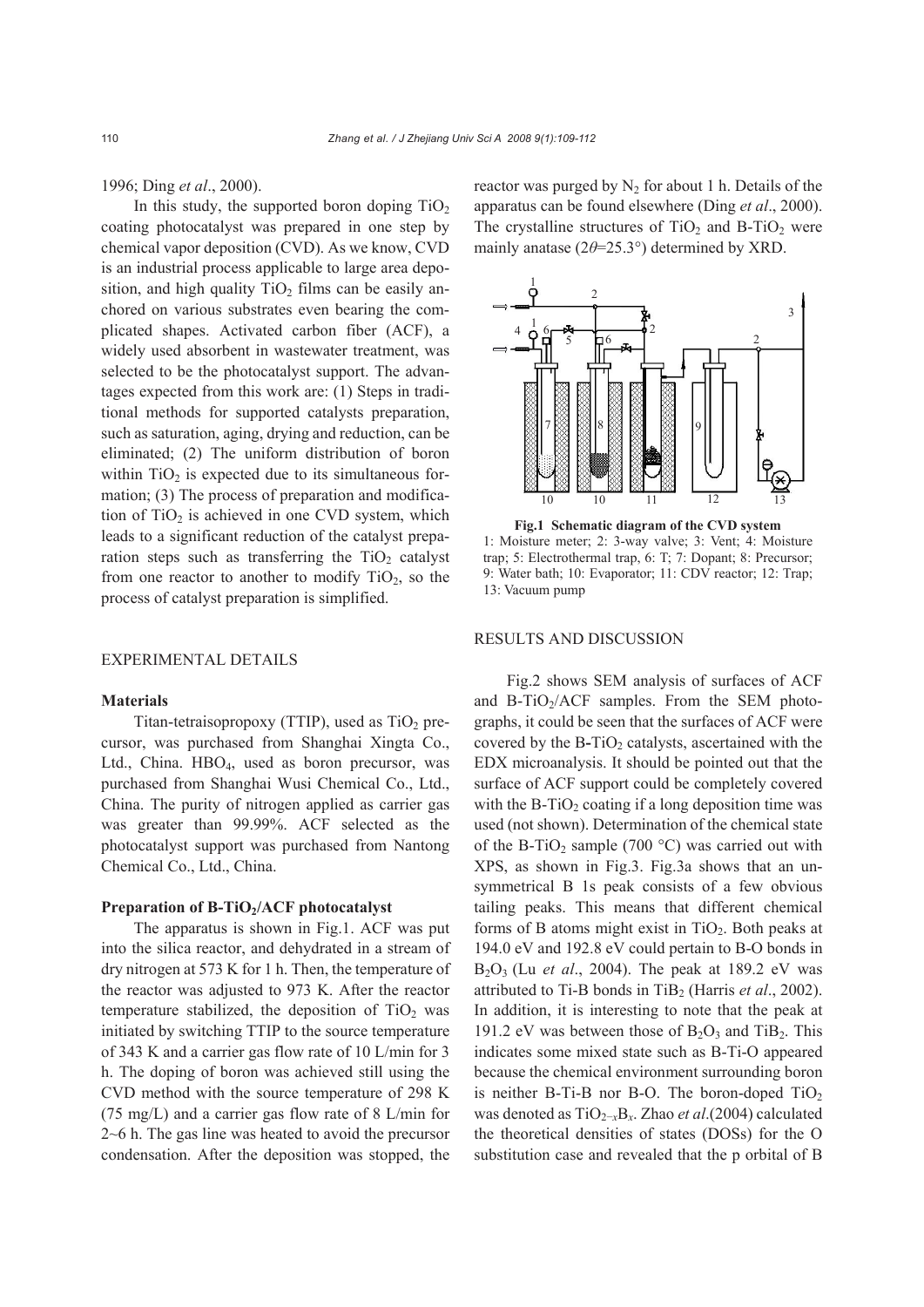was mixed with O 2p orbitals, which was responsible for the band gap narrowing, and then caused the optical response in the visible range. Besides, Ti and O spectra were also taken. Fig.3b shows that the spectrum of Ti  $2p_{3/2}$  in TiO<sub>2</sub> could be fitted as one peak at 459.4 eV, indicating that Ti ions were mainly in an octahedral environment and their valence state was not influenced by a small amount of doping. Meanwhile, the binding energy of Ti  $2p_{3/2}$  of 464.6 eV was larger than that of the standard value  $((458 \pm 0.1)$  eV), which means that the surface acidity of  $TiO<sub>2</sub>$  was enhanced, and thus it was easy for the polar organic pollutants to be adsorbed on the  $TiO<sub>2</sub>$  surface (Lu *et al.*, 2000). Fig.3c depicts that the O 1s spectrum could be fitted by 3 peaks of 530.4, 531.6 and 533.3 eV, corresponding to the Ti-O bond in  $TiO<sub>2</sub>$ , the surface hydroxyl groups and the B-O band.

Fig.4 shows the UV-vis diffuse reflectance absorption spectra of  $TiO<sub>2</sub>$  and B-doped TiO<sub>2</sub> samples. It can be seen that the B-doped  $TiO<sub>2</sub>$  samples clearly display drastic and strong absorption in the visible light range. This shows that doping with boron can shift the absorption edge of  $TiO<sub>2</sub>$  to the visible light range and narrow the band gap.

The activity of B-TiO<sub>2</sub>/ACF samples prepared with different doping time was evaluated by degradation of methyl orange in a cylinder reactor, as shown in Fig.5. It is apparent that the pure  $TiO<sub>2</sub>$ photocatalyst showed rather low photocatalytic activity, while B-doped  $TiO<sub>2</sub>$  samples exhibited higher photocatalytic efficiency, indicating the positive effect of B-doping on the photoelectrocatalytic efficiencies. It should be noted that the activity of B**-**TiO2/ACF with a B-doping time of 6 h was similar to that of B-TiO<sub>2</sub>/ACF with a B doping time of 4 h, suggesting a B-doping time of 4 h was appropriate to obtain an active photocatalyst. It was noticed that the atomic B/Ti ratio of B-TiO<sub>2</sub>/ACF with a B-doping time of 4 h was 0.016 as determined by XPS.

## **CONCLUSION**

Supported  $B-TiO<sub>2</sub>$  coating photocatalyst was





Fig.2 Typical SEM images of surface of samples. (a) ACF; (b) B-TiO<sub>2</sub>/ACF